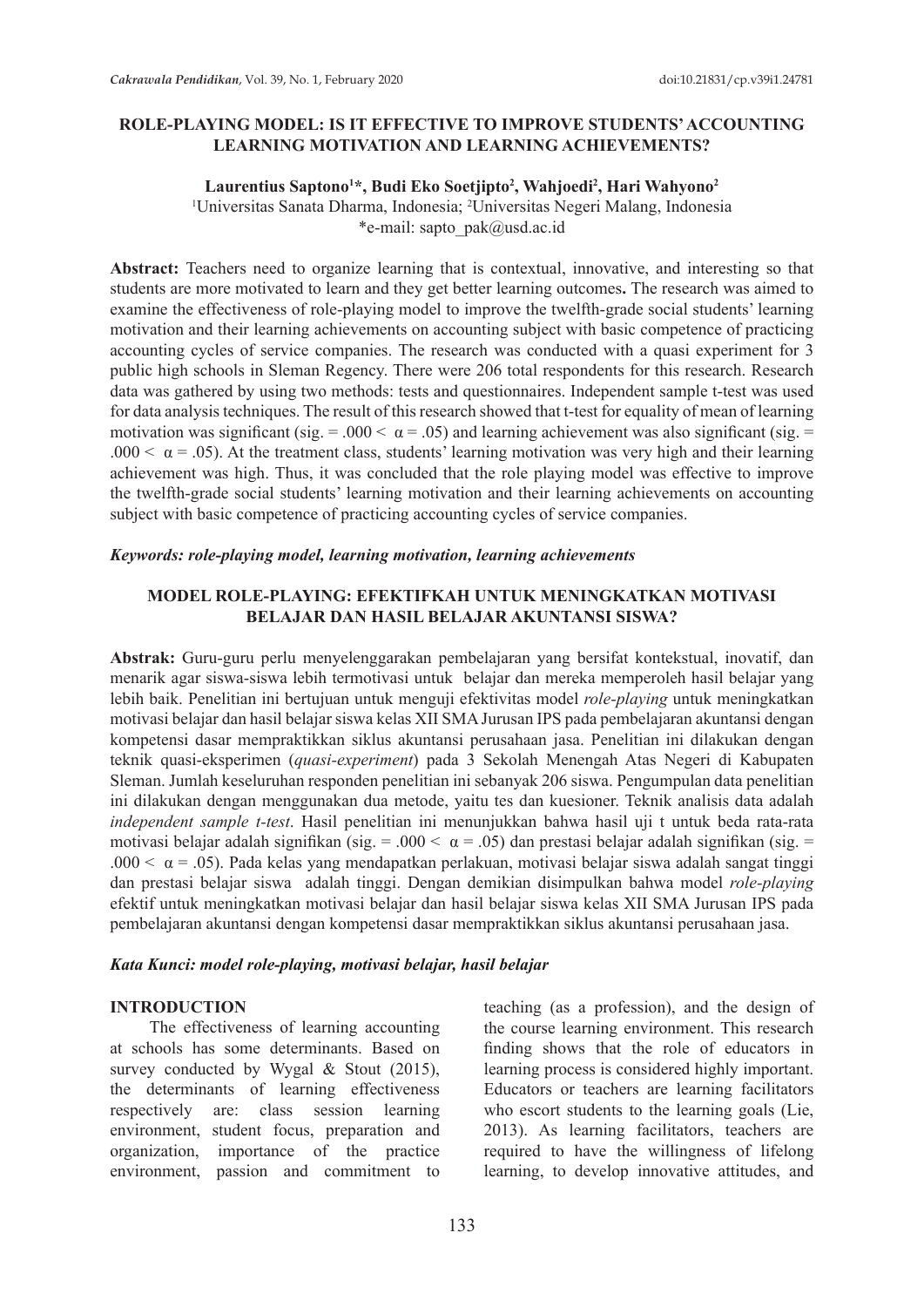to have high work ethics for those three are proven giving positive effects towards teachers' professionalism (Syamsuriyanti & Sukirno, 2018). On the other hand, the finding also shows that less creative and innovative learning at classes needs to be obliviated and shifted to more effective learning.

Accounting learning that has been considered to only recount the standardized materials or the best practices in the real world highly needs to adjust students' learning styles so that they are more motivated to expand and deepen their knowledge infinitely (Warsono, 2010; Black, 2010). Accounting e-module, for instance, is designed by some Accounting teachers as an innovation towards the conventional module. Some research reports that e-module use in learning process give benefits to improve students' knowledge (Kim, Pederson, & Baldwind, 2011; Wolla, 2017; Sitorus, Siswandari, & Kristiani, 2019), students-based learning (Lai, 2016), improve students' characters (Sitorus et al., 2019), etc. Besides, teachers keep continually develop active, innovative, and innovative learning methods at class. The research of Istiningrum (2017), for instance, found out that the learning methods such as problem-based learning is able to improve students' self-regulated learning skills. Moreover, the learning method of openended experiential learning cases is also proven improving students' professional judgment ability on making accounting decisions (Istiningrum, 2015).

The role-playing learning model is contextual. In accounting learning, such learning model will be very beneficial to juxtapose students' knowledge to accounting best practices in real business world. They are asked to play a role as an accountant in order to identify an accountant's jobs as well as various interactions to other jobs in a business entity. Therefore, students will not only learn imaginatively, yet they construct the knowledge they have based on the experiences and the surrounding business environments. In role-playing learning model, students are required to act based on scenarios without ruling out any possibilities of students to improvise (Martin & Hanington, 2012). Creating this learning condition will develop students' creativity, relate the current knowledge and the previous knowledge they have, and carry out social roles in the real life (Vinogradovaa & Ivanovaa, 2016). In other words, role-playing is a learning method intended for encouraging students' thinking and creativity so that they are able to establish and be trained with new languages or new skills, to create motivation, and to actively engage to the learning process (Brickner & Etter, 2008).

The regulation of role-playing is usually simple, even sometimes it does not need any other except people in a room. If the role-playing needs equipments, prior simulation training can be done. Meanwhile, if the role-playing is directed to create any creative concepts, thus it needs to apply body storming methods beforehand. Role-playing is arranged in a scenario to picture the general situation for further actions, the unfinished tasks, or the goals to be achieved. The players will act based on their roles, as well as the users and stakeholders who support to create the situations. Some research shows that the implementation of role-playing learning model makes students happier to work in team to solve the problems together (Black, 2010), improves students activeness (Mardiyan, 2012), improves students' learning achievements (Mardiyan, 2012; O'Callaghan, Elson, & Walker, 2012; Anwar, Soffiatun, & Marlia, 2018).

Accounting teachers may never realize that what is taught is a part of an interconnected world (van Ments, 1983). As a result, students only see parts and not the whole. Role-playing is a complementary technique to help learning and teaching in the fields of accounting and financial management education (Harris, 1997). Through role-playing, students are expected to understand the context of accounting learning that the work of an accountant is related to jobs in other parts of the organization. Even the task of an accountant in managing an organization's financial data can also include more sophisticated tasks, such as developing, implementing and maintaining financial data bases, as well as establishing and monitoring control procedures. Students' knowledge of the accountant's work will help them understand the actual context of accounting lessons so as to make it easier for students to learn accounting. Previous studies have shown that the use of role-playing in accounting studies can increase students' motivation towards understanding and applying discipline in the context of decision making (Harris, 1997)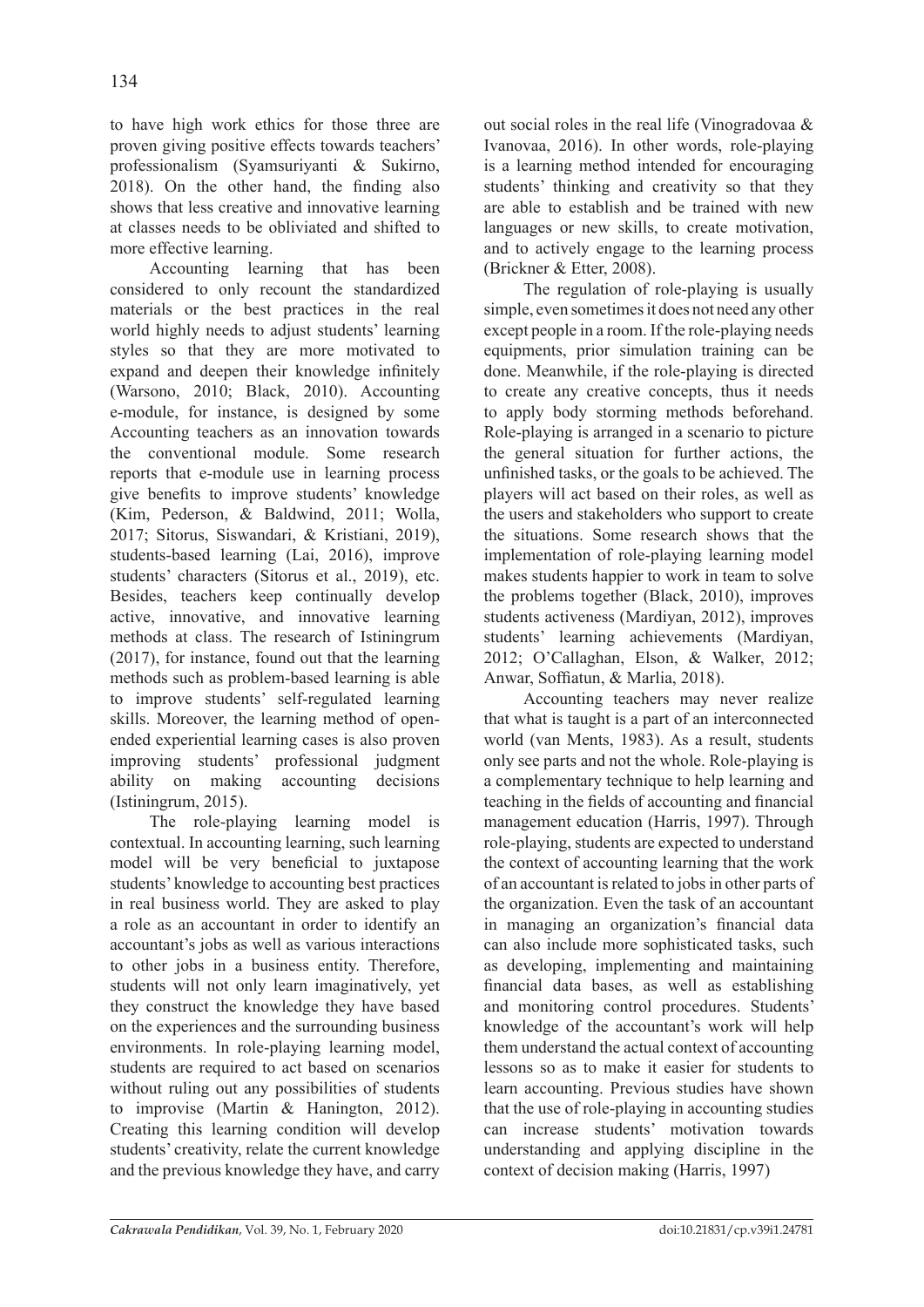Learning motivation reveals to be an important component in a learning process (Davoudi & Parpouchi, 2016; Oroujlou & Vahedi, 2011). Motivation is seen important since it affects students' learning (Li & Pan, 2009; Thomson, De Bortoli, Nicholas, Hillman, & Buckley, 2010). Learning motivation is derived from an individual by having strong encouragement for achieving a certain goal (Li & Pan, 2009). Students' learning effort for achieving the goal is determined by their motivation. Teachers should create a conducive learning through correct learning models and strategies so that students are all motivated to learn. Reid (2009) stated that learning motivation is a success key of learning, based on gained internal abilities which is aligned to instructional purpose. In other words, the improvement of students' learning achievement is started from the improvement of students' learning motivation (Levpuscek & Zupancic, 2008).

This piece of research is aimed to examine the effectiveness of role-playing model to improve the twelfth-grade social students' learning motivation and their learning achievements on accounting subject with basic competence of practicing accounting cycles of service companies. The role-playing learning model is designed to present the more contextual, innovative, interesting learning process for students so that it helps them to understand accounting more concretely and comprehensively. To examine the effectiveness of the role-playing model in the study conducted by comparing students' motivation and students' achievement in the control class and the class treatment before and after the implementation of role-playing models in learning accounting.

## **METHODS**

The research was conducted with a quasi experiment at three high school in Sleman Regency, namely: Depok State High School, Ngaglik State High School, and Cangkringan 1 State High School. Those three schools were chosen based on stratified random sampling techniques; schools with categories: high, medium, and low based on the average scores of 2017 national examination for economics subject. Accounting materials is part of economic subjects. Accounting materials being examined in national examination was included in economics examination. Randomly taken from two social classes of twelve-grade in each school, one class was a treatment class while the another one was a control class. Both classes were choses based on its similarities: the teachers, learning sources, students number, students gender proportion, class condition, and learning hours. To determine which class was a treatment class or a control class was done randomly. In the treatment class, the partner teacher organized the accounting learning by role-playing learning model. Meanwhile, in the control class, the partner teacher organized the usual accounting learning like any other days. In the research, the research acted as a research observer.

There were 206 students as research respondents. The data was gathered using two methods: tests and questionnaires. Learning motivation was measured by adapting and modifying MSLQ (Motivated Strategies for Learning Questionnaires) (Pintrich, Smith, Garcia, & McKeachie, 1993; Lackey, 2013). In this research, MSLQ instruments were summarized into 25 questions. Each question was stated in five Likert scales  $(5 =$  strongly agree,  $4 = \text{agree}, 3 = \text{neutral}, 2 = \text{disagree}, 1$ = strongly disagree). Meanwhile, students' learning achievement measurement was done by giving multiple-choice test containing students' whole competences.

Empirical validation result for learning motivation showed that corrected item value – correlation total (r calculate) was bigger that r critical value = .254 and Cronbach's Alpha = .926 which means that questionnaires items on learning motivation were valid and had very high reliability value. Validity test was done by considering content and construct aspects. Content and construct validity done based on scientific judgment. The result of reliability tes showed that reliability coefficient (KR-21) in pre-test was .763 and in post-test was .782. This means both pre-test and post-test had high reliability values. The analysis result on the difficulty level for each pre-test and post-test item showed the index values were between .35 to .61 and .43 to .65 consecutively which were categorized medium. Meanwhile, the analysis result on discriminating power for each pre-test and post-test item showed the index values were between .41 to .60 and .50 to .65 consecutively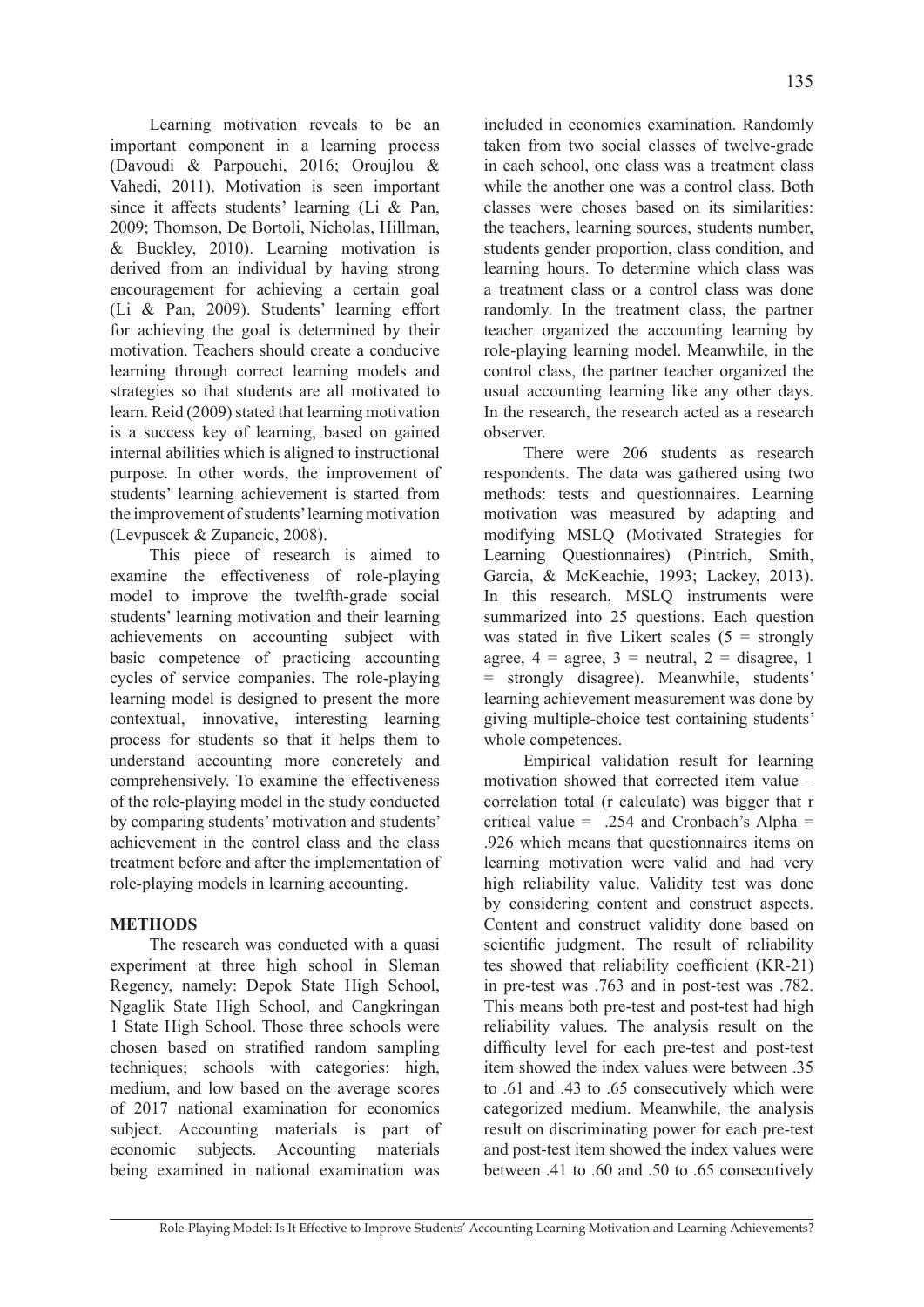which were categorized good. Furthermore, the analysis result on distracters in pre-test and posttest showed that each alternative answer in each item chosen was minimum 5.4%. Therefore, each item in pre-test and post-test was a good item.

This piece of research adapted pre-test and post-test of non-equivalent comparison group design by Johnson & Christensen (2014) by including three treatment classes and three control classes in three different schools. Meanwhile, students' learning motivation data was described by each student's total answer scores from the learning motivation questionnaires. Meanwhile, students' learning achievement data was described by each student's final scores from both tests. The data analysis technique to examine the effectiveness of role-playing learning model on basic competence of practicing accounting cycles of service companies was done by comparing learning motivation and learning achievements between the treatment class and the control class before and after the learning process.

## **RESULTS AND DISCUSSION Results**

Research data was gathered before and after the learning process. The data gathered before the learning process was aimed to map the learning and decide which class to be the treatment class and the control class at each school. However, the data gathered after the learning process was aimed to investigate the changes and differences of learning motivation and learning achievements in the treatment class and the control class at each school. The following presents the research findings before and after the learning process (Table 1). Generally, the level of students' learning motivation for learning accounting in both classes in each school tended to be low. Meanwhile, students' achievements (pre-test scores) on accounting learning were generally low. Both classes at each school did not show any significant difference on students' learning motivation and students' learning achievements (Table 2). Those prior research findings showed that both classes at each school had the same characteristics. One of both classes at each school was chosen randomly as the treatment class, yet another one was the control class.

|                           |                           |    | radic 1. Descriptive Statistics of Statistics Thottvation and Statiches' Achievements |              |               |              |                       |              |  |  |
|---------------------------|---------------------------|----|---------------------------------------------------------------------------------------|--------------|---------------|--------------|-----------------------|--------------|--|--|
| <b>Variables</b>          | <b>State High School/</b> | N  | <b>Actual Range</b>                                                                   |              | Mean          |              | <b>Std. Deviation</b> |              |  |  |
|                           | <b>Class</b>              |    | <b>Before</b>                                                                         | <b>After</b> | <b>Before</b> | <b>After</b> | <b>Before</b>         | <b>After</b> |  |  |
| Students'<br>motivation   | Depok                     |    |                                                                                       |              |               |              |                       |              |  |  |
|                           | Control                   | 34 | $45 - 61$                                                                             | $52 - 66$    | 53.912        | 58.647       | 3.753                 | 3.692        |  |  |
|                           | Experimental              | 34 | $45 - 61$                                                                             | $60 - 95$    | 54.235        | 83.176       | 4.236                 | 9.989        |  |  |
|                           | Ngaglik                   |    |                                                                                       |              |               |              |                       |              |  |  |
|                           | Control                   | 34 | $42 - 58$                                                                             | $51 - 66$    | 50.853        | 58.471       | 3.799                 | 3.910        |  |  |
|                           | Experimental              | 34 | $39 - 55$                                                                             | $69 - 94$    | 48.206        | 80.647       | 4.291                 | 7.426        |  |  |
|                           | Cangkringan 1             |    |                                                                                       |              |               |              |                       |              |  |  |
|                           | Control                   | 35 | $39 - 55$                                                                             | $47 - 62$    | 47.857        | 54.457       | 3.743                 | 3.853        |  |  |
|                           | Experimental              | 35 | $36 - 52$                                                                             | $66 - 91$    | 45.200        | 77.629       | 4.227                 | 7.187        |  |  |
| Students'<br>achievements | Depok                     |    |                                                                                       |              |               |              |                       |              |  |  |
|                           | Control                   | 34 | $42 - 77$                                                                             | $43 - 83$    | 54.500        | 65.471       | 8.461                 | 8.486        |  |  |
|                           | Experimental              | 34 | $41 - 71$                                                                             | $58 - 98$    | 53.647        | 80.647       | 7.808                 | 10.242       |  |  |
|                           | Ngaglik                   |    |                                                                                       |              |               |              |                       |              |  |  |
|                           | Control                   | 34 | $37 - 72$                                                                             | $49 - 79$    | 49.500        | 60.235       | 8.461                 | 5.700        |  |  |
|                           | Experimental<br>34        |    | $36 - 61$                                                                             | $51 - 92$    | 48.353        | 74.471       | 7.410                 | 10.644       |  |  |
|                           | Cangkringan 1             |    |                                                                                       |              |               |              |                       |              |  |  |
|                           | Control                   | 35 | $35 - 60$                                                                             | $44 - 76$    | 47.143        | 58.429       | 7.405                 | 8.548        |  |  |
|                           | Experimental              | 35 | $35 - 55$                                                                             | $50 - 85$    | 46.429        | 71.143       | 6.251                 | 8.496        |  |  |

**Table 1. Descriptive Statistics of Students' Motivation and Students' Achievements**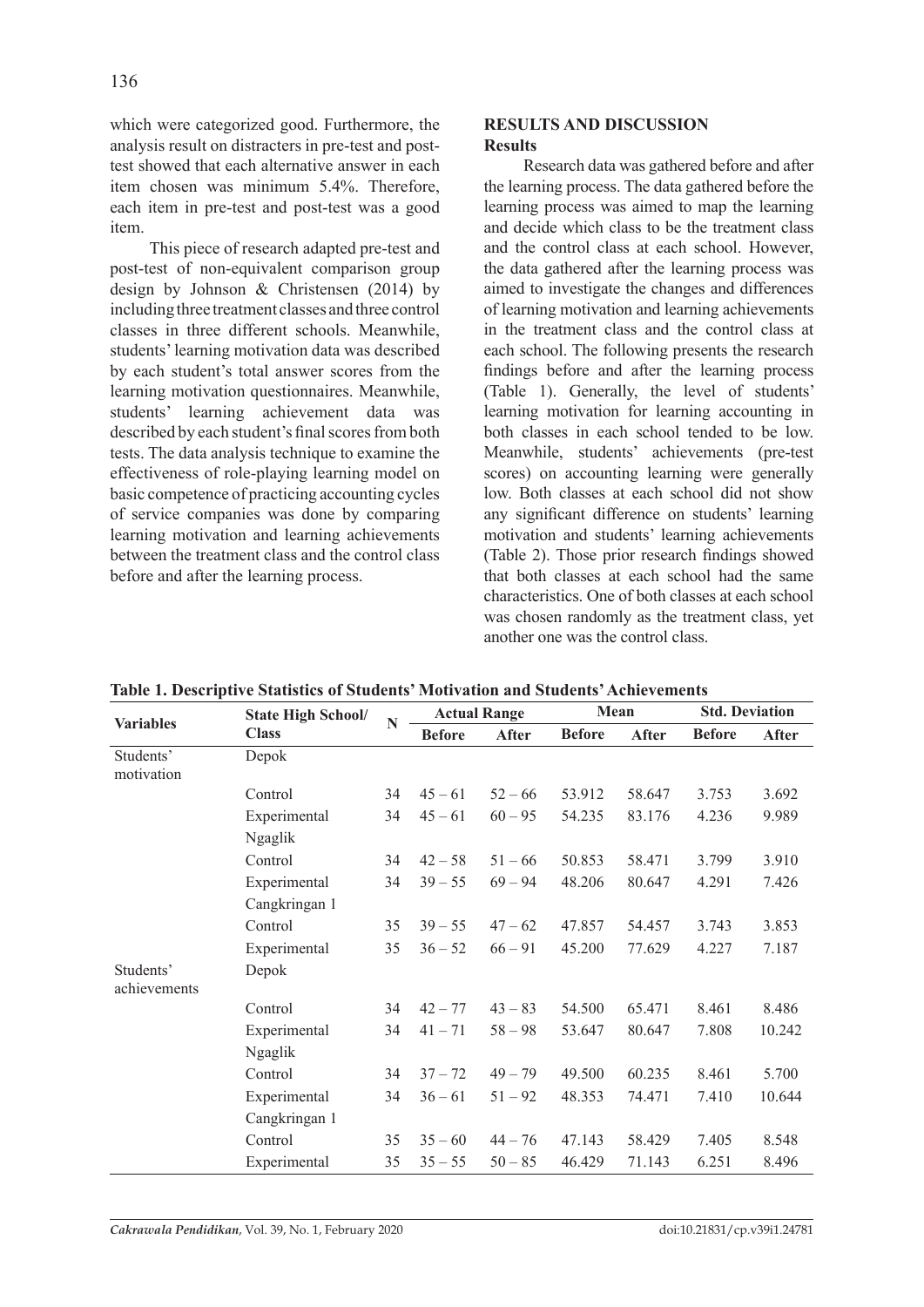At the next stage, researcher cooperated with the partner teacher to plan the learning activities for the treatment classes. The series of activity before the learning process were: (1) preparing the design of role-playing learning activities for learning the accounting cycles of service companies in the form of a learning implementation design; 2) preparing learning tools; 3) preparing assessment and data gathering instruments; 4) together with the partner teacher, discussing the learning implementation design, grouping the students, giving roles for students in groups, and doing simulations with students chosen by the partner teacher.

During the learning process at class, the activities done by the partner teacher were: a) explaining to students about the basic competences to be achieved in the learning; b) explaining the description of learning model to be applied: role-playing; c) grouping and arranging students in groups as planned; d) explaining each role to played by the students in their group; e) asking the chosen students for the simulations in front of the class: role-playing an example of a financial transaction settlement; f) drawing conclusion on the learning done and evaluating the role played by the students; g) with students, reflecting the learning activities done. The whole process of learning was organized in 3 meetings (90 minutes for each meeting). Each meeting consisted of 2 rounds (2 times of role-playing switches). Therefore, every student in a group took turn to play the different roles: as seller or buyer, financial staff, accounting staff and other roles from outside the company.

After the learning activities were thoroughly done, students learning motivation and their learning achievements can be seen in Table 1. Generally, the students' learning motivation for learning accounting in both classes at each school was different. The average of students' learning motivation and the average improvement of students' motivation in the treatment class were higher than in control class. The average of learning motivation in the treatment class at Depok State High School was 83.176, higher than the average of it in the control class of 58.647 (the average of learning motivation at the initial condition in the treatment class improved higher that the average of it in the control class). The average of learning motivation in the treatment class at Ngaglik State High School was 80.647, higher than the average of it in the control class of 58.471 (the average of learning motivation at the initial condition in the treatment class improved higher that the average of it in the control class). The average of learning motivation in the treatment class at Cangkringan 1 State High School was 77.629, higher than the average of it in the control class of 54.457

|                                           | $\mathbf{\sim}$ on the control |                                                          |      |      |    |                              |                           |                                        |  |  |
|-------------------------------------------|--------------------------------|----------------------------------------------------------|------|------|----|------------------------------|---------------------------|----------------------------------------|--|--|
| <b>State High</b>                         |                                | <b>Levene's Test for</b><br><b>Equality of Variances</b> |      |      |    | t-test for Equality of Means |                           |                                        |  |  |
| School/<br><b>Variables</b>               |                                | F                                                        | Sig. | t    | Df | Sig.<br>(2-tailed)           | Mean<br><b>Difference</b> | <b>Std. Error</b><br><b>Difference</b> |  |  |
| Depok                                     |                                |                                                          |      |      |    |                              |                           |                                        |  |  |
| Students'<br>motivation                   | Equal var.<br>assumed          | .599                                                     | .442 | .333 | 66 | .740                         | .323                      | .970                                   |  |  |
| Students'<br>achievement<br>Ngaglik       | Equal var.<br>assumed          | .070                                                     | .793 | .432 | 66 | .667                         | .853                      | 1.974                                  |  |  |
| Students'<br>motivation                   | Equal var.<br>assumed          | .473                                                     | .494 | .693 | 66 | .390                         | .647                      | .983                                   |  |  |
| Students'<br>achievement<br>Cangkringan 1 | Equal var.<br>assumed          | .294                                                     | .540 | .595 | 66 | .554                         | 1.147                     | 1.929                                  |  |  |
| Students'<br>motivation                   | Equal var.<br>assumed          | .456                                                     | .502 | .784 | 68 | .371                         | .657                      | .954                                   |  |  |
| Students'<br>achievement                  | Equal var.<br>assumed          | .956                                                     | .332 | .436 | 68 | .664                         | .714                      | 1.638                                  |  |  |

**Table 2. Independent Samples Test of Students' Motivation and Students' Achievements (Initial Conditions)**

Role-Playing Model: Is It Effective to Improve Students' Accounting Learning Motivation and Learning Achievements?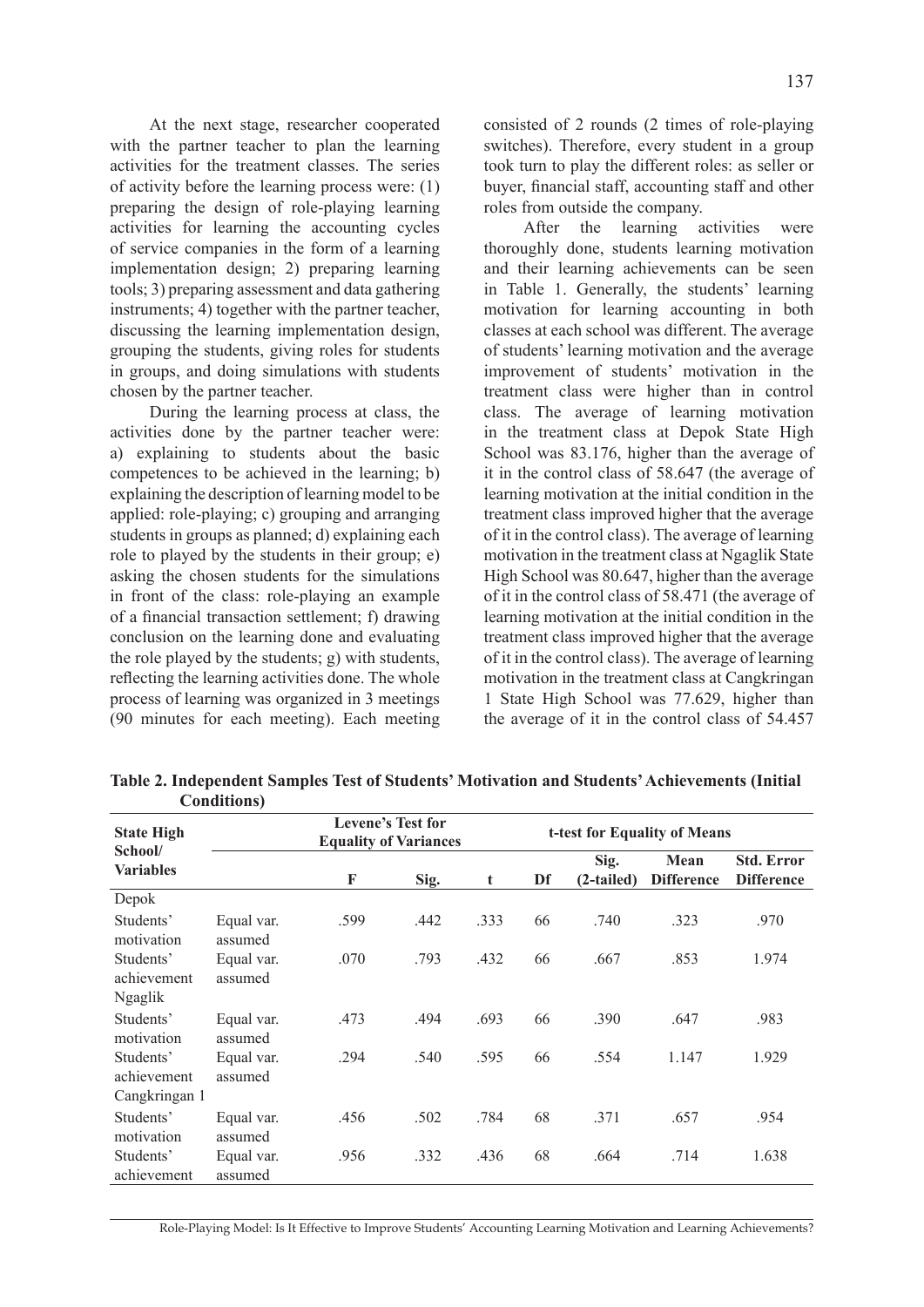|                          |                       | <b>Levene's Test</b><br>for Equality of<br><b>Variances</b> | t-test for Equality of Means |        |     |                    |                           |                                        |
|--------------------------|-----------------------|-------------------------------------------------------------|------------------------------|--------|-----|--------------------|---------------------------|----------------------------------------|
|                          |                       | F                                                           | Sig.                         |        | Df  | Sig.<br>(2-tailed) | Mean<br><b>Difference</b> | <b>Std. Error</b><br><b>Difference</b> |
| Students'<br>motivation  | Equal var.<br>assumed | 122.278                                                     | .000                         | 29.079 | 204 | .000               | 24.961                    | .858                                   |
| Students'<br>achievement | Equal var.<br>assumed | 4.701                                                       | .031                         | 21.785 | 204 | .000               | 19.903                    | .914                                   |

**Table 3. Independent Samples Test of Students' Motivation and Students' Achievement (Final Conditions)**

(the average of learning motivation at the initial condition in the treatment class improved higher that the average of it in the control class).

The average of students' learning achievements and the average improvement of students' achievements in the treatment class were higher than in control class. The average of learning achievements in the treatment class at Depok State High School was 80.647, higher than the average of it in the control class of 65.471 (the average of learning achievements at the initial condition in the treatment class improved higher that the average of it in the control class). The average of learning achievements in the treatment class at Ngaglik State High School was 74.471, higher than the average of it in the control class of 60.235 (the average of learning achievements at the initial condition in the treatment class improved higher that the average of it in the control class). The average of learning achievements in the treatment class at Cangkringan 1 State High School was 71.143, higher than the average of it in the control class of 58.429 (the average of learning achievements at the initial condition in the treatment class improved higher that the average of it in the control class).

The data of students' learning motivation and students' learning achievements were distributed normal (asymp. Sig (2-tailed) for students' learning motivation = .083; asymp. Sig (2-tailed) for students' learning achievements = .914). The results of variance homogeneity test on students' learning motivation and learning achievement variables in the control class and the treatment class were same or homogeneous (Sig. (2-tailed) for students' learning motivation = .000; Sig. (2-tailed) for students' learning achievements). Table 3 shows the different test results on students' learning motivation and learning achievements. The research final conditions showed that there was a difference on the learning motivation between the treatment class students and the control class students (Sig.  $(2$ -tailed) = .000). In regard to the learning achievements, there were also a difference between the treatment class students and the control class students (Sig.  $(2\t- 1$ ailed) = .000). Students' learning motivation and achievements in the treatment classes were higher than in the control classes. Therefore, it could be concluded that role-playing learning model was effective to improve students' learning motivation and achievements of accounting learning on basic competence of practicing accounting cycles of service companies.

# **Discussion**

The first research finding showed that the role-playing learning model was effective to improve students' learning motivation and achievements of accounting learning on basic competence of practicing accounting cycles of service companies. The result of this research was in line with the previous research conducted by Black (2010); Mardiyan (2012); and O'Callaghan et al. (2012). Accounting learning at schools has been developed dynamically from time to time. In the past, learning was dominated by teacher and it was one-way learning process. Nowadays, the learning has shifted to place students as the learning subjects. The teacher role is primarily as the facilitators in students' learning. The atmosphere of learning in the classroom is no longer expected to foster competitive aspects that tend to encourage the unhealthy win-lose attitudes. Hence, such atmosphere tends to degrade students' attitude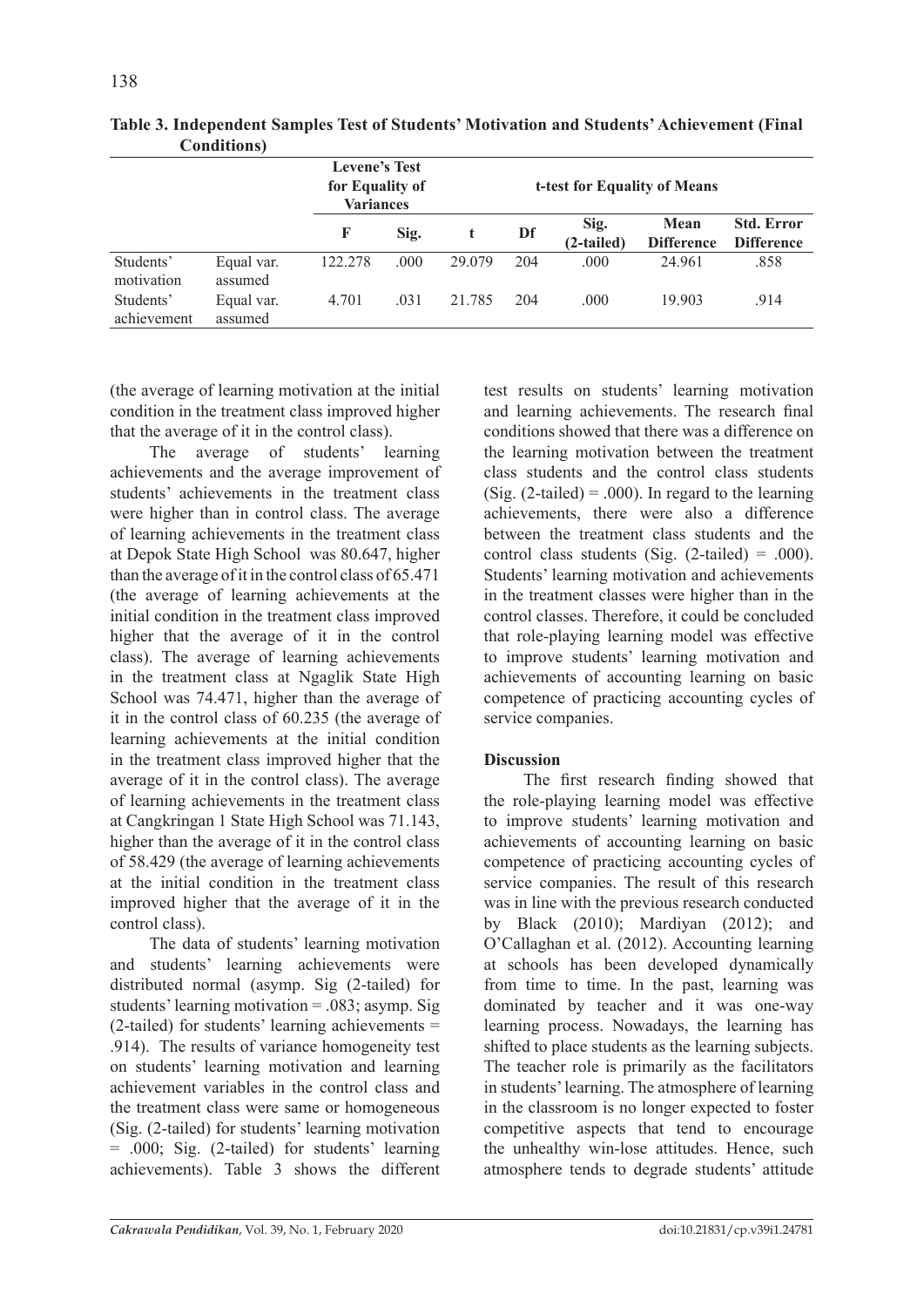to help each other (Johnson & Johnson, 2006; Madrid, Canas, & Ortega-Medina, 2007). In other words, learning at classroom is directed to the more positive way so that students will actively interact and cooperate with each other to achieve the same learning goals together.

According to Brickner & Etter (2008), the ideal of accounting learning at classroom is by active learning. Active learning is a pedagogic approach that includes students to actively obtain the knowledge. Active learning is derived from individual or small group activities which relate to the learning processes done by all students in class and by taking turn with interval lead by an instructor, in which students' responses are processed and new information is collected as learning result is being presented (Felder & Brent, 2009). The advantages of active learning for students are: being more interested to learning materials, improving intrinsic motivation, improving their comprehension due to a decrease in resistance to learning materials, developing their willingness to be lifelong learners, improving communication skills, improving interpersonal relationships, improving problem solving skills, improving critical analysis skills and higher thinking (Brickner & Etter, 2008).

In accounting learning using role-playing model, students were divided into small groups of four. Grouping was based on students' academic ability by relying on the mean of previous daily test results. Each group consisted of heterogenic abilities so that all groups would be relatively homogenous. It was to encourage students to be more helpful to each other and collaborative in role playing. Based on arranged learning scenario, students would take turn to play roles of a sales/procurement staff, a finance staff, an accounting staff, and a party outside the company in every learning cycle. Therefore, they got real learning experiences from different roles. Each student would proceed, gain information, and understand the implications of the information in the accounting part.

Role-playing is a learning model that requires students to be actively involved to the learning process. If properly done, role-playing model will attract students' interest to study in a more interesting way and make them engage to interactions. Furthermore, this learning model will develop students' skill and abilities, responsibilities and leadership in their own

learning, peers learning, and group learning, confidence, and creative problem solving which are all almost impossible developed in traditional learning techniques. The experience to play roles is eventually students' learning motivation (Craciun, 2010).

The application of role-playing for accounting learning is intended for students to have a more concrete description about how an accountant work and cooperate with others in various financial transactions. In other words, role-playing learning model is an experiencebased learning. As an experiential learning, role-playing is in-line pedagogy with the advice from the Commission for Change in Accounting Education (O'Callaghan et al., 2012) as well as is compatible to recent students' learning styles (Hawtrey, 2007). According to Hawtrey (2007), experimental learning is an integration of students' active opportunity and participation in learning. Students have been role-changed from passive listener to active learners (Munoz & Huser, 2008). Previous studies reveal that experiential learning advantages students more. Specht & Sandlin (1991), for instance, found that experiential learning results to longer accounting retention. Moreover, Black (2010) stated that students are excited to work in teams to solve the problems together.

The second research finding showed that role-playing learning model has been proven effective to improve accounting learning achievements on basic competence of practicing accounting cycles of service companies. The result of this research was in line with the previous research conducted by Black (2010); Mardiyan (2012); O'Callaghan et al. (2012); and Anwar et al. (2018). Role-playing model in this learning model was intended so that students were able to identify applied accounting in the real life. They played role as an accountant who must be able to understand his responsibilities, to identify how to build interactions between accounting department and other departments, and to react on any accounting information available for him. Nevertheless, students must play roles of people who work in other departments and have interactions with accounting department. Hence, this learning asks students to play roles or characters that they are familiar with in their real lives and to develop the cooperation with their friends in this learning process. They do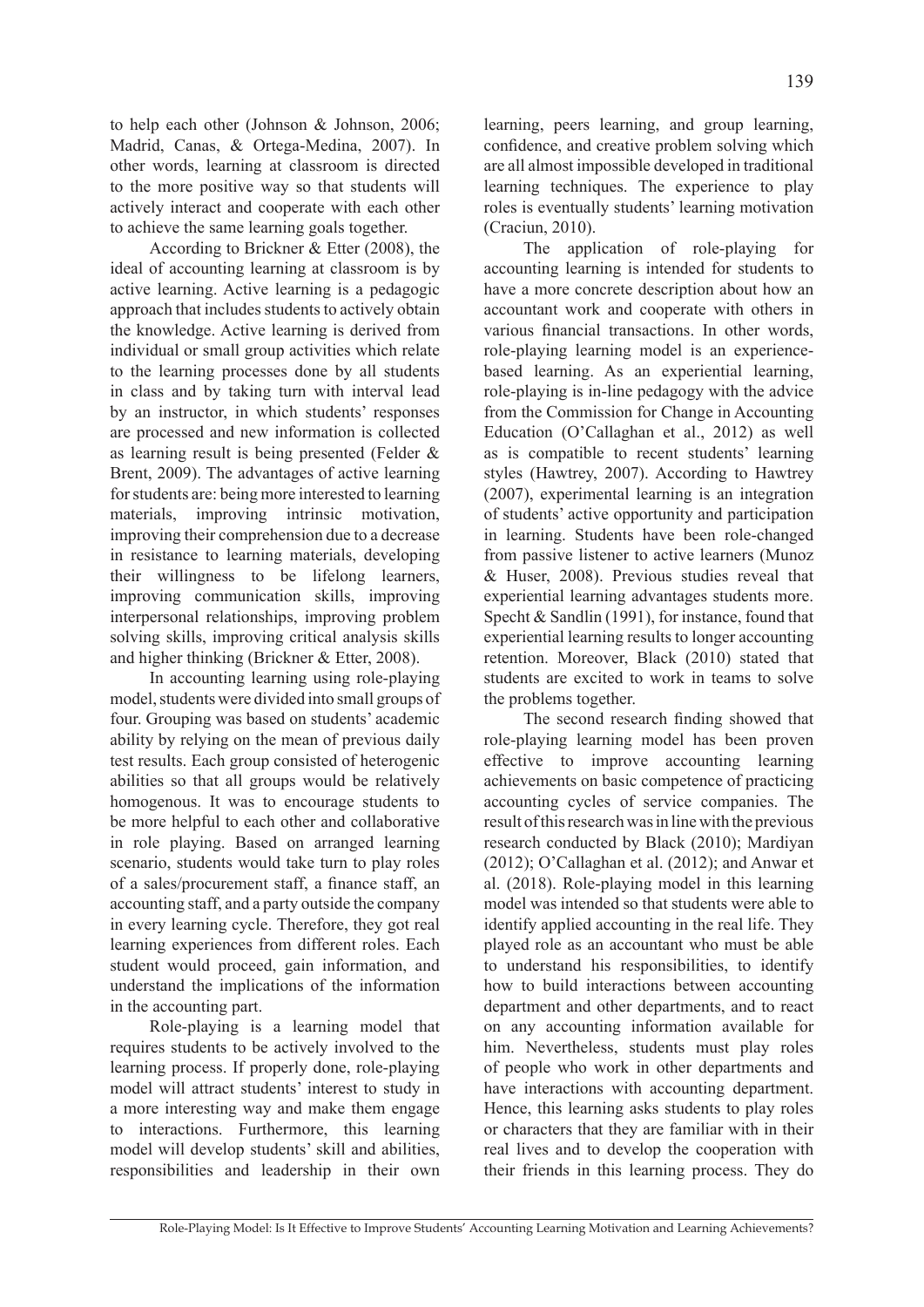not only learn on how an engineering process of accounting information occurs, but they also indirectly practice how to run the internal control function in a financial management system. Janvrin (2003) and O'Callaghan et al. (2012) findings states that role-playing in accounting learning improves students' effectiveness to run internal control and to master the concept of fraud detection.

However, not all students considered that learning accounting is interesting. It was commonly seen as a difficult subject and became unfavorable for social students. This condition urged Accounting teachers to be more creative and innovative in choosing which learning strategies were suitable with students' characteristics and learning themes. Suitable learning strategy turns out to be the way to improve students' active roles and their learning motivation. If students are motivated, they have stronger willingness to learn, and later they place some higher goals for themselves and put some efforts to study (Li & Pan, 2009). Learning result is the final effect of students' improved learning motivation. This triggers education researchers to conduct research focusing on how to motivate students more since only motivated students will study and learn.

Theories on achieving goals stated that class environment contributed enough to motivate students to study, be cognitively engaged, obtain more academic competences and academic achievements (Wolters, 2004). It was also seen in Nurwati's finding (2009) revealing that positive peer as well as studentteacher interactions contributed to students' learning achievement through learning motivation. Role-playing model application in accounting learning encouraged the teachers to be more open and willingness to learn, work harder to land the abstract knowledge into more concrete and comprehensive pictures of practical accounting systems, to arrange in detail the possibility of each role to be clear connected and easily applied, to have interpersonal qualities, and to attract students. Learning model was also framed in teams and done cooperatively. Team-based learning made students to learn from mistakes and to improve their knowledge and skills as well as to create new solutions for solving the problems so that methods and performance will be improved (Schippers, Homan, & Knippenberg, 2013). This learning condition will clearly create positive class environment to support the learning objectives.

Role-playing makes students interested in and encouraged to actively engage so that they are directed to the more effective learning situations (Holt & Kysilka, 2006). Students' cooperative interactions in classroom enable them to construct knowledge and empower their ideas (Eggen & Kauchak, 2007). It is because students need to take actions when facing certain situations that need to be resolved like in the real life (Blatner, 2009). Stronger students cooperative interaction enables them to achieve better compared to other interaction patterns (Slavin, 1995; Williamson & Rowe, 2002). Role-playing learning also enables students to be freely expressive compared to the traditional learning, to voluntarily ask questions to teacher, to cooperate and to develop their academic skills for achieving more significant and higher test results (Slavin, 1995). In general, the results of this study support the findings of previous studies. The implication of the results of this study is that accounting teachers at senior high school level need to consider role-playing models for accounting learning, specifically the basic competencies of practicing the service company accounting cycle, in order to further enhance student motivation and learning achievement.

## **CONCLUSION**

Role-playing is an experience-based learning model designed in a certain scenario to achieve learning goals. Students are directed to identify the applied accounting in real world. They take turn to play roles; as an accountant who must completely understand his works and the relation of an accountant's works to other sections or departments, especially organizational activities that have implications to financial aspects. Role-playing learning encourages students to actively participate and cooperate, to excitedly play the roles, to improve their confidence, and to improve students' skills in constructing their knowledge. This research shows that the role-playing learning model for basic competence of practicing accounting cycles in service companies is proven effective to improve the twelfth-grade social high school students' learning motivations and achievements. Researcher suggests that role-playing model can be applied on other accounting learning themes.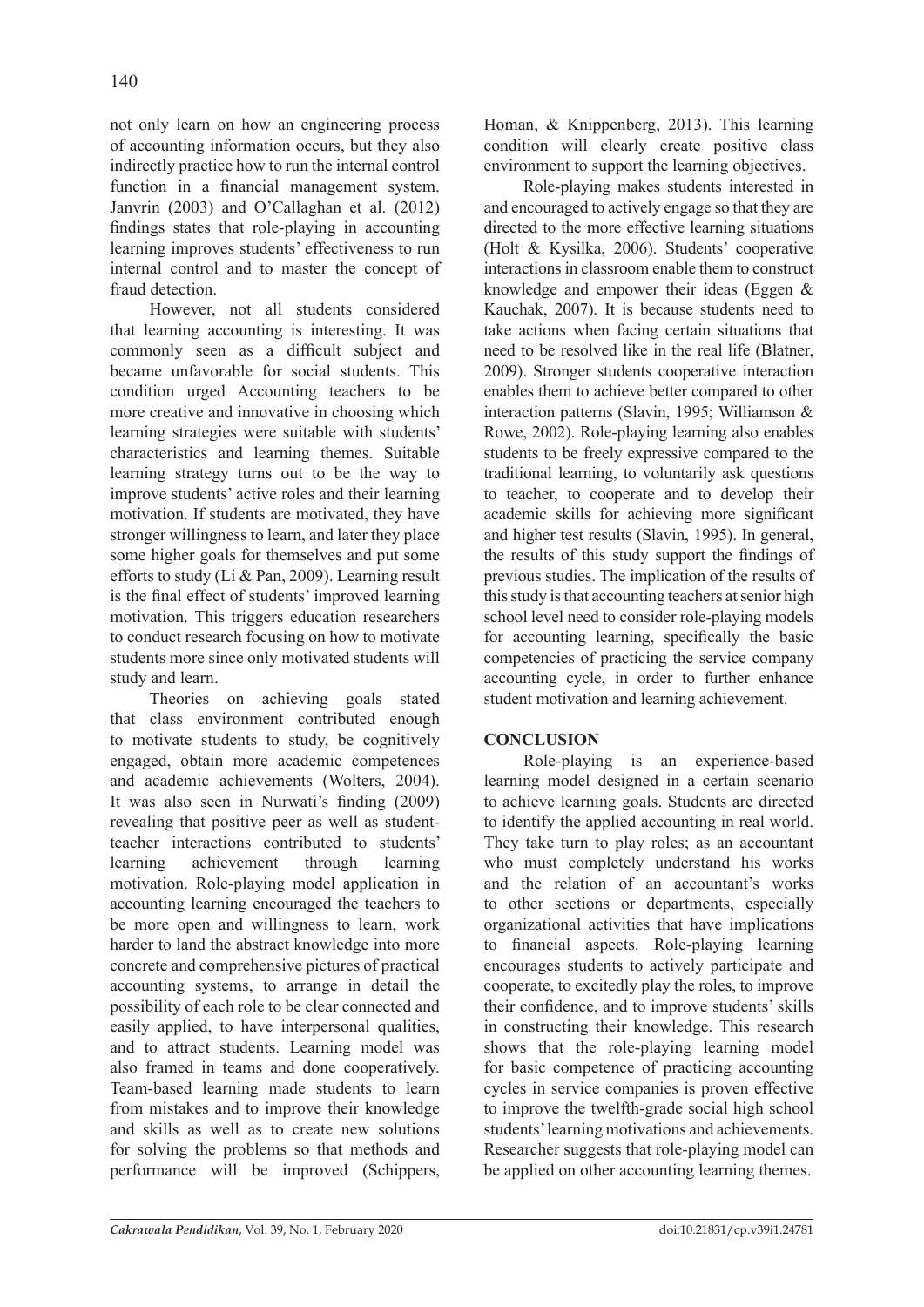#### **ACKNOWLEDGEMENT**

We thank the partner teachers at Depok State High School, Ngaglik State High School, and Cangkringan 1 State High School. We also thank the Directorate of Research and Community Service and Ministry of Research, Technology and Higher Education for financially accommodating this research in the National Strategic research grant scheme.

### **REFERENCES**

- Anwar, S., Soffiatun, S., & Marlia, S. (2018). Pengaruh model pembelajaran kooperatif *role-playing* terhadap hasil belajar mata pelajaran akuntansi kelas x program keahlian akuntansi di SMK Letris Indonesia 2 tahun ajaran 2016/2017. *PEKOBIS Jurnal Pendidikan, Ekonomi dan Bisnis*. *1*(V), 17-25. http://openjournal. unpam.ac.id/index.php/Pekobis/article/ viewFile/1228/975.
- Black, A. (2010). Gen y: Who they are and how they learn. *Educational Horizons, 88*(2)*,*  92-101.
- Blatner A. (2009). *Role-playing in education*. Retrieved from https://www.blatner.com/ adam/pdntbk/rlplayedu.htm.
- Brickner, D. R., & Etter, E. R. (2008). Strategies for promoting active learning in principles of accounting course. *Academy of Educational Leadership Journal, 12*(2), 87-93. http://www.alliedacademies.org/ articles/aeljvol12no22008.pdf#page =93.
- Craciun, D. (2010). Role–playing as a creative method in science education. *Journal of Science and Arts*, *1*(12), 175-182. https:// www.icstm.ro.
- Davoudi, A. H. M., & Parpaouchi, A. (2016). Relation between team motivation, enjoyment, and cooperation, and learning result in learning area based on teambased learning among students of Tehran university of medical science. *Procedia – Social and Behavioral Sciences, 230*, 184- 189. doi:10.1016/j.sbspro.2016.09.023.
- Eggen, P., & Kauchak, D. (2007). *Educational psychology: Windows on classrooms* (7th ed.). Upper Saddle River, NJ: Pearson.
- Felder, R. M., & Brent, R. (2009). Active learning an introduction. *ASQ Higher Education Brief, 2*(4), 4-9.
- Harris, P. J. (1997). A seminar role-play model for hospitality accounting and finance education: Development, implementation and evaluation. *International Journal of Hospitality Management*, *16*(1), 65–77. doi:10.1016/s0278-4319(96)00047-3.
- Hawtrey, K. (2007). Using experiential learning techniques. *Journal of Economic Education, 38*(2), 143-152. doi:10.3200/ JECE.38.2.143-152.
- Holt, L. C., & Kysilka, M. (2006). *Instructional patterns: Strategies for maximizing student learning*. Thousand Oaks, CA: Sage.
- Istiningrum, A. A. (2015). Efektivitas openended experiential learning cases dalam peningkatan pertimbangan profesional. [The effectiveness of open-ended experiential learning cases to improve professional judgment]. *Cakrawala Pendidikan, 34*(1), 47-57. doi:10.21831/ cp.v1i1.4175.
- Istiningrum, A. A. (2017). Peningkatan selfregulated learning skills mahasiswa pada mata kuliah akuntansi pengantar melalui problem-based learning. [Improving students' self-regulated learning skills in the introduction to accounting course through problem-based learning]. *Cakrawala Pendidikan, 36*(1), 81-90. doi:10.21831/cp.v36i1.11080.
- Janvrin, D. (2003). St Patrick Company: Using role play to examine internal control and fraud detection concepts. *Journal of Information Systems, 17*(2), 17-39. doi:10.2308/jis.2003.17.2.17.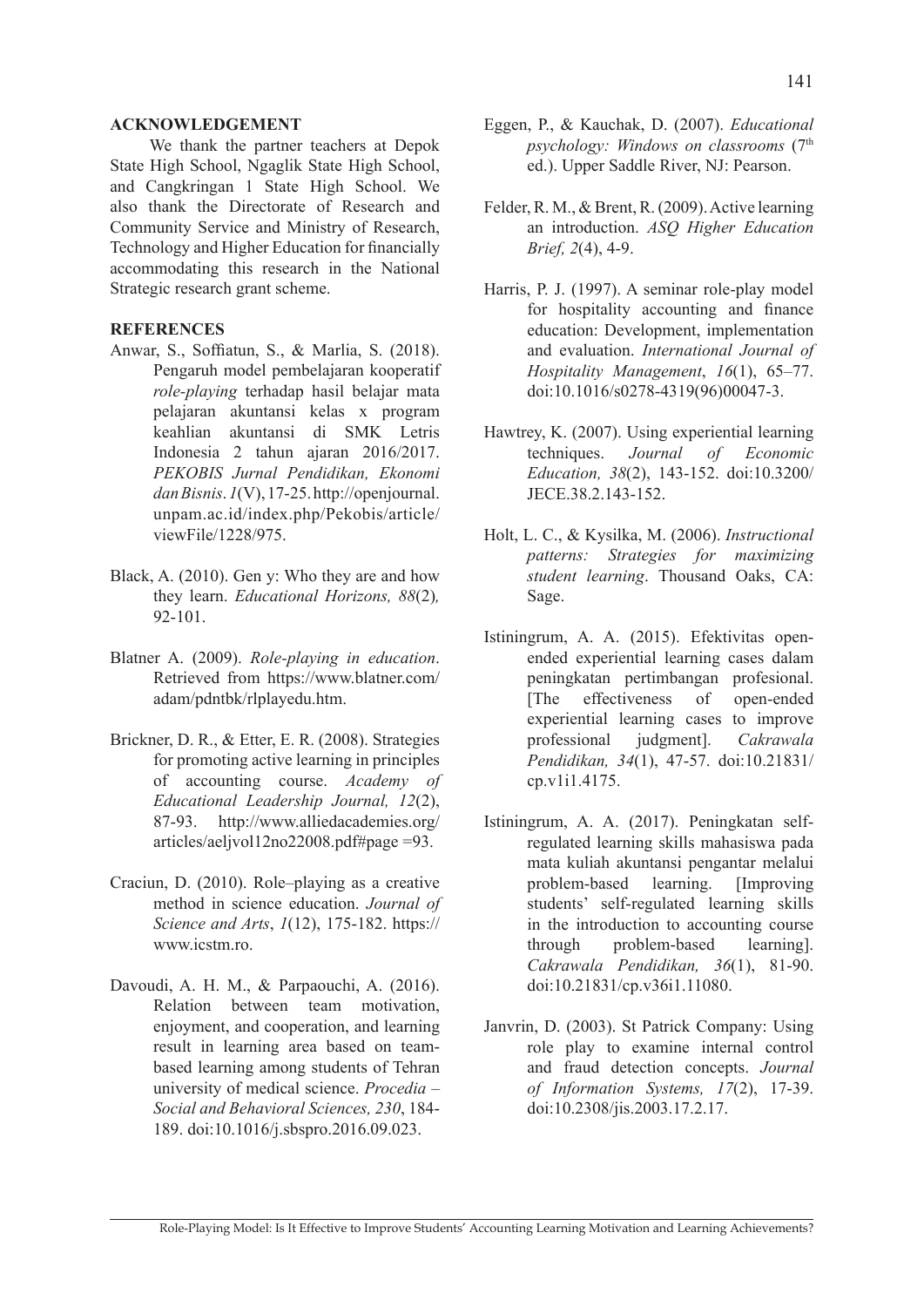- Johnson, B., & Christensen, L. (2014). *Educational research: Quantitative, qualitative, and mixed approaches* (3rd ed.).California, CA: SAGE.
- Johnson, D., & Johnson, R. (2006). *Learning together and alone: Cooperation, competition, and individualization* (8th ed.). Needham Heights, MA: Allyn & Bacon.
- Kim, H. J., Pederson, S., & Baldwin, M. (2011). Improving user satisfaction via a case-enhanced e-learning environment. *Education + Training, 54*(3), 204-218. doi:10.1108/00400911211210305.
- Lackey, C. (2013). *Relationships between motivation, self-efficacy, mindsets, attributions, and learning strategies: An exploratory study* (Doctoral Dissertation, Illinois State University). http://ir.library. illinoisstate.edu/etd.
- Lai, C. (2016). Integrating e-books into sciences<br>teaching by preservice elementary by preservice elementary school teachers. *Journal of Educational in Science: Environtment and Health (JESEH), 2*(1), 57-66. https://www.jeseh. net/index.php/jeseh/article/view/18.
- Levpuscek, M. P., & Zupancic, M. (2008). Math achievement in early. *Journal of Early Adolescence*, *XX*(X), 1-30. doi:10.1177/0272431608324189.
- Lie, A. (2013, Februari 27). Kurikulum sebagai kendaraan. [Curriculum as a vehicle]. *Kompas*, 1. https://nasional.kompas.com/ read/2013/02/27/09425764/kurikulum. sebagai.kendaraan.
- Li, P., & Pan, G. (2009). The relationship between motivation and achievement: A survey of of the study of motivation of English majors in Qingdao Agricultural University. *English Language Teaching, 2*, 123-128. doi:10.5539/elt.v2n1p123.
- Madrid, L., Canas, M., & Ortega-Medina, M. (2007). Effects of team competition versus team cooperation in classwide

peer tutoring. *Journal of Educational Research, 100*(3), 155-161. doi:10.3200/ JOER.100.3.155-160.

- Mardiyan, R. (2012). Peningkatkan keaktifan dan hasil belajar siswa dalam pembelajaran akuntansi materi jurnal penyesuaian pada siswa kelas xi ips 3 SMA Negeri 3 Bukittinggi dengan metode bermain peran (role-playing). [Increasing the activeness and student learning outcomes in learning accounting adjusting journal material in class xi ips 3 students of SMA Negeri 3 Bukittinggi with the role-playing method]. *Pakar Pendidikan, 10*(2), 151-162.
- Martin, B., & Hanington, B. (2012). *Universal methods of design*. Beverly, MA: Rockport Publishers.
- Munoz, C. & Huser, A. (2008). Experiential and cooperative learning: Using a situation analysis project in principles of marketing. *Journal of Education for Business, 83*(4), 214-220. doi:10.3200/JOEB.83.4.214- 220.
- Nurwati, A. (2009). Hubungan antara interaksi sosial siswa dengan prestasi belajar bahasa indonesia siswa madrasah ibtidaiyah se-kabupaten Gorontalo. [The relationship between social interaction of students with Indonesian language learning achievement madrasa ibtidaiyah students throughout Gorontalo district]. *Cakrawala Pendidikan*, *28*(2), 109-118. doi:10.21831/cp.v2i2.311.
- O'Callaghan, S., Elson, R. J., & Walker, J. P. (2012). Using role play as an experiential learning tool to introduce students to auditing. *ABD Journal*, *4*(2), 1-24. https:// www.ship.edu/contentassets/569211b0c 6f243808c3c64f54e816cd2/using-roleplay-as-an-experiential-learning-tool-tointroduce-students-to-auditing.pdf.
- Oroujlou, N., & Vahedi, M. (2011). Motivation, attitude, and language learning. *Procedia – Social and Behavioral Sciences, 29*(2011), 994-1000. doi:10.1016/j. sbspro.2011.11.333.